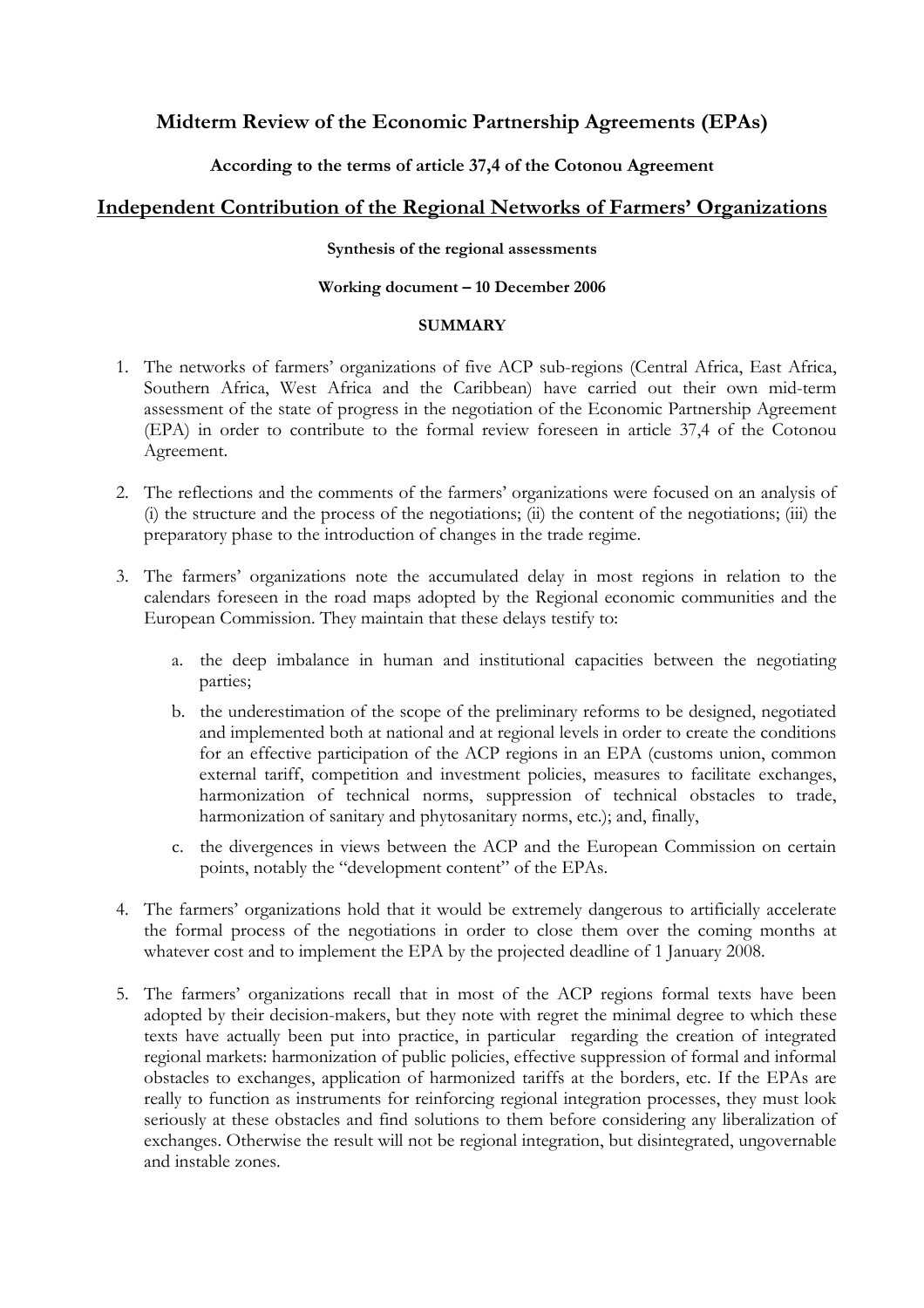- 6. In most regions the negotiations on trade liberalization in the proper sense of the term have not really begun: the breadth of the liberalization, the rhythm, the selection of sensitive products and the specific treatment to afford them, etc. This is the most critical subject of the negotiation and it is the one which must absolutely not be sacrificed in the interests of meeting deadlines. The future of the ACP production sectors is directly dependent on the conditions of trade liberalization, starting off with agriculture given its predominate role in providing employment and ensuring livelihoods, contributing to the GNP and to foreign trade, ensuring management of the environment and natural resources.
- 7. Regarding the agricultural sector, the farmers' organizations identify the major challenges which they expect the negotiators to take fully into account. These challenges are linked to :
	- a. the effective creation of regional customs unions and the adoption of common external tariffs,
	- b. improving the competitivity of the ACP agricultures;
	- c. liberalization of trade in agricultural and food products imported from Europe;
	- d. improving access to European markets for ACP exports;
	- e. evolutions in customs revenues and fiscal reform;
	- f. an EU-ACP alliance in the multilateral negotiations.
- 8. The farmers' organisations understand the need to negotiate EPAs in relation to the trade rules of the WTO. However, they insist on the following requirements:
	- a. the new regime must substantially improve the trade environment and offer development perspectives to both LDC and non LDC countries;
	- b. the creation of a free trade zone with the EU is totally inappropriate for the agricultural sector given the enormous differences between the ACPs and the EU in productivity and competitivity, differences which are amplified by the considerable public support from which European agriculture benefits;
	- c. the need for regulation, which most often requires a certain measure of protection of the agricultures taking into account market imperfections, the "public goods" nature of the food sector (food security, protection of the environment and of common resources, etc.), and the uncertainties of production, particularly in ACP countries;
	- d. the absolute need to first conclude the Doha Cycle in order to have a multilateral framework which clearly responds to the developing countries' expectations and in accordance with which bilateral agreements (like the EPAs) can be put into conformity.
- 9. In conclusion, our farmer organization networks put forward four priorities:
	- a. **Give priority to regional integration** : the development of regional markets offers more promising perspectives for the fight against poverty and for economic development than does the hypothetical growth of international markets;
	- b. **Define a trade regime based on asymmetry and equity** : this is the only way to reduce the gap between the EU and the ACP and to infuse real content into the principle of special and differential treatment, recognized both in the context of the WTO and in the Cotonou Agreement. This asymmetry must absolutely lead to excluding sensitive agricultural products, that is those products imported from the EU which compete with local products in the ACP regions.